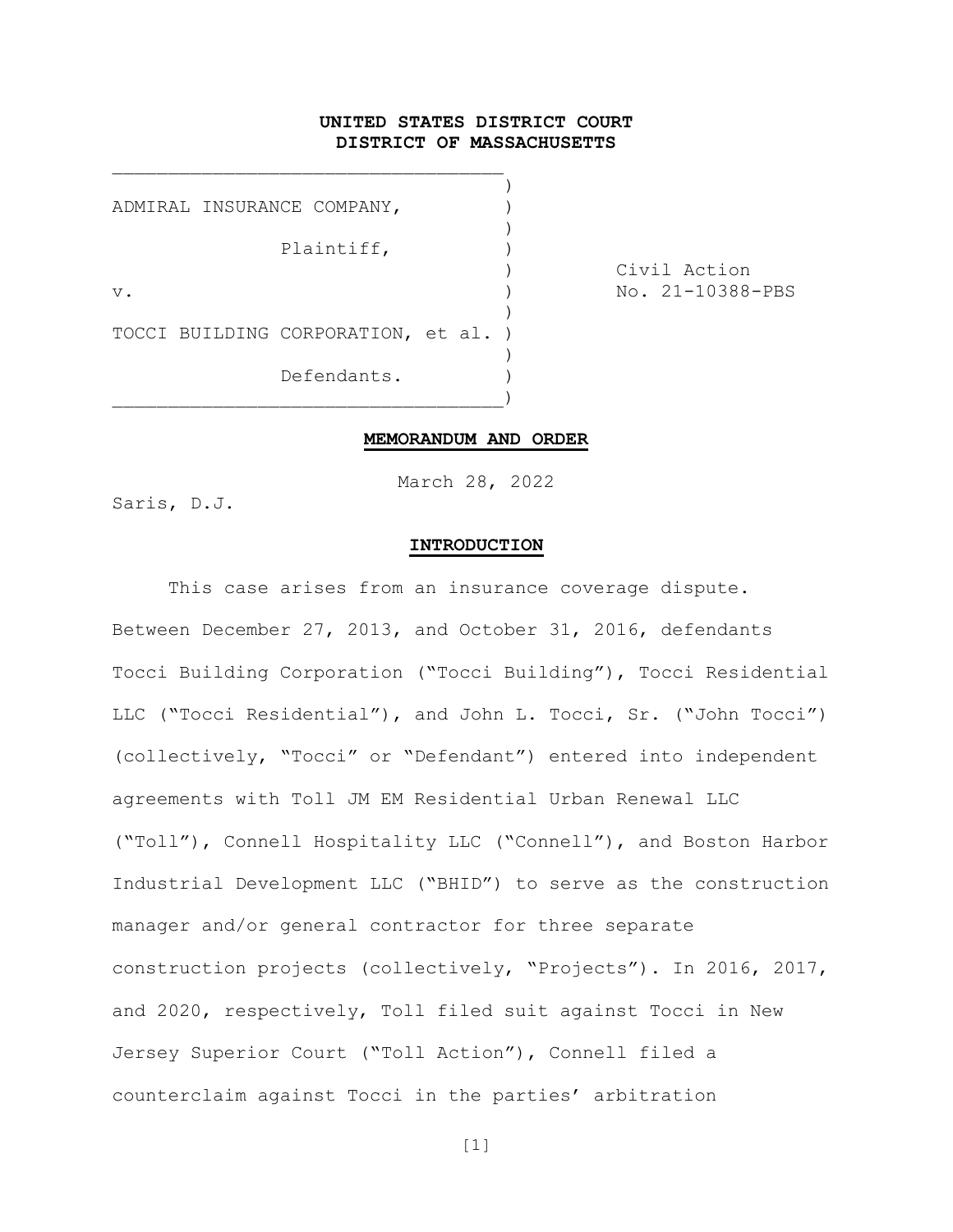proceeding ("Connell Counterclaim"), and BHID filed a counterclaim against Tocci ("BHID Counterclaim") in response to a complaint Tocci filed. Plaintiff Admiral Insurance Company ("Admiral") issued annual policies of primary commercial general liability insurance ("Policies") to Tocci between 2012 and 2020. In January 2020, Tocci tendered the Toll Action, Connell Counterclaim, and BHID Counterclaim to Admiral, seeking defense and indemnity coverage from Admiral.

Admiral has moved for partial summary judgment as to Count I, seeking declaratory judgment that Admiral is not obligated to defend Defendants in the Toll Action. Defendant brought a cross motion for partial summary judgment seeking declaratory judgment that Admiral is obligated to defend and indemnify Defendant in the Toll Action.

Concluding that Admiral has no duty to defend the Toll Action, the Court ALLOWS Admiral's motion for partial summary judgment (Dkt. 10) and DENIES Tocci's motion for partial summary judgment (Dkt. 88).

#### FACTUAL BACKGROUND

## I. The Parties

Tocci Building is a construction company incorporated and headquartered in Massachusetts. It is the first named insured under each of the Policies, with a "Mailing Address" of 660 Main Street, Woburn, Massachusetts. The Policy applications refer to

[2]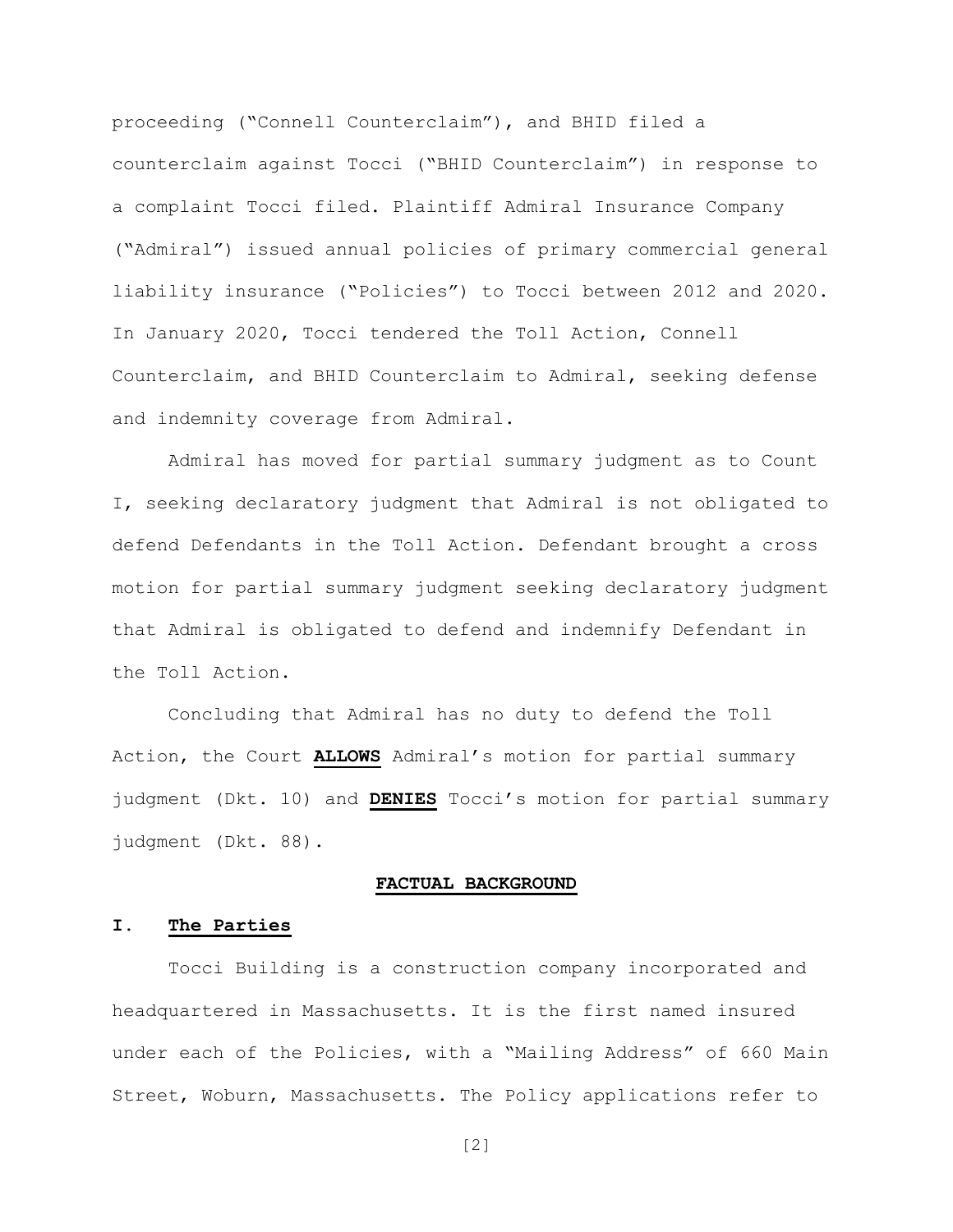Tocci as "operating in the Northeast," and refer to "various job sites" in Connecticut, New Hampshire, New Jersey, New York, and Georgia.

Tocci Residential is a Massachusetts-based limited liability company, with its principal place of business in Woburn, Massachusetts.

John Tocci is an individual who resides in Lexington, Massachusetts.

Admiral is an insurance company incorporated in Delaware with its corporate headquarters in New Jersey. Between October 2012 and October 2020, Admiral issued primary commercial general liability insurance policies to Tocci.

#### II. The Toll Project and Toll Action

In December 2013, Toll and Tocci entered into a Construction Management Agreement. In that agreement, Tocci agreed to provide Toll with pre-construction and construction services for its apartment complex project in East Brunswick, New Jersey (the "Project"). As construction manager, Tocci was responsible for managing all aspects of Project construction, including hiring and overseeing various subcontractors to perform work on the Project.

On March 2, 2016, Toll terminated Tocci, citing "countless delays to the Project schedule, each of which was caused [or] exacerbated by [Tocci's] failure to [properly] prosecute and

[3]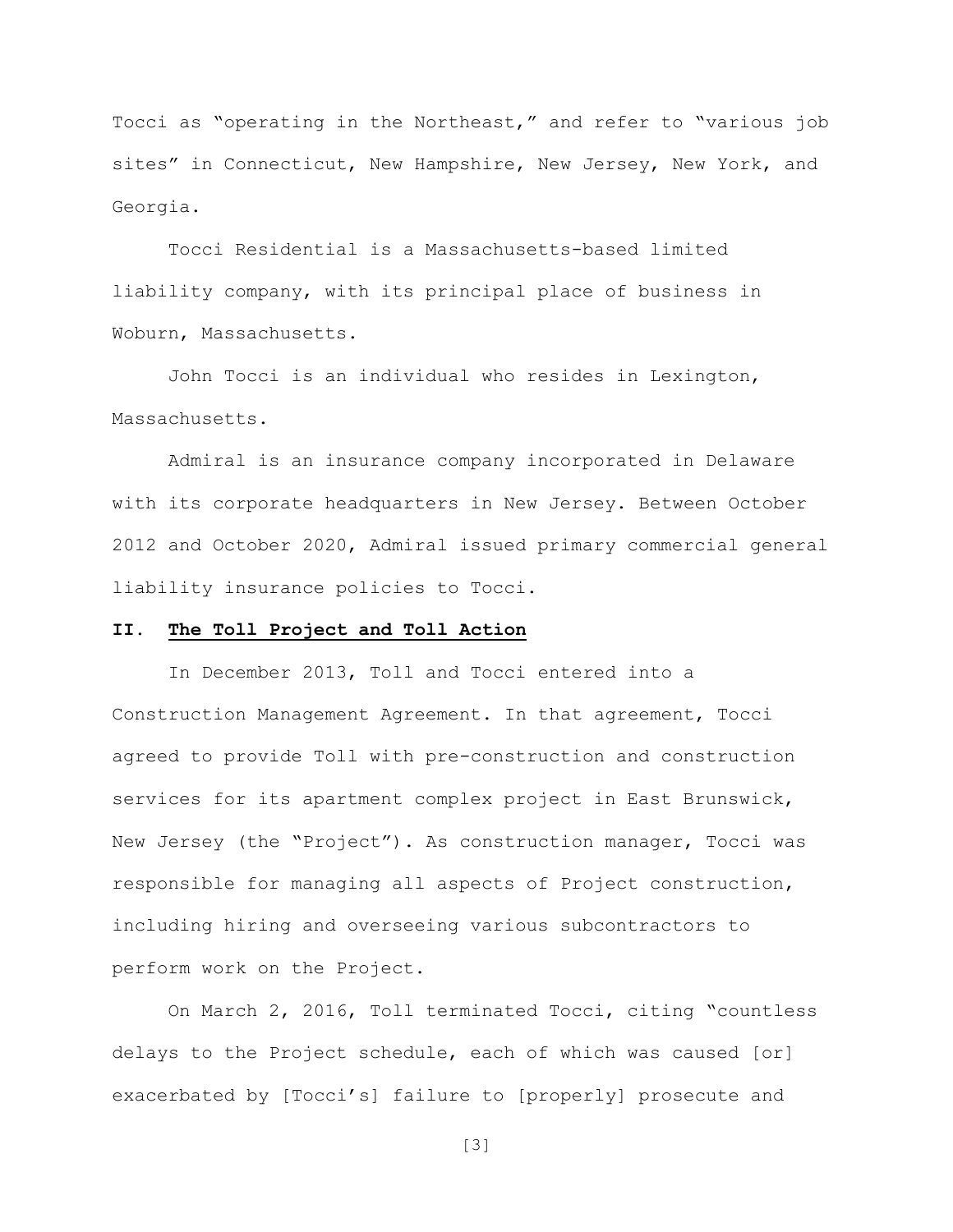manage the work." Dkt. 12 ¶¶ 26, 28. On July 21, 2016, Toll filed suit against Tocci in New Jersey Superior Court.

The Toll Amended Complaint laid out a series of deficient work and supervision claims. Toll alleged "significant workmanship issues, including, but not limited to, the Construction Manager's failure to properly install the building envelope due to deficient installation of the primary weather resistive barrier (Zip System) and deficient installation and sealing of the windows in all five buildings constructed at the time." Dkt. 12 Ex. B ¶ 23. Toll further alleged that Tocci missed permitting deadlines, failed to install required perimeter drains in basement areas, and failed to backfill basement walls with proper structural bracing, leading to slab settlement. Toll issued Stop Work Orders for portions of two of the buildings "due to settlement and damaged underground utilities." Id. ¶ 25. Tocci allegedly failed to install sprinklers in the attic areas and "failed to provide Toll with the necessary information to obtain a full building permit in a timely manner." Id. ¶¶ 26, 27. Toll also claimed that Tocci breached its obligation to review documents and comply with building codes, failed to deliver a qualified team capable of managing the Project, and failed to properly manage the work to ensure that it was free of defects. Id. ¶¶ 28, 29.

[4]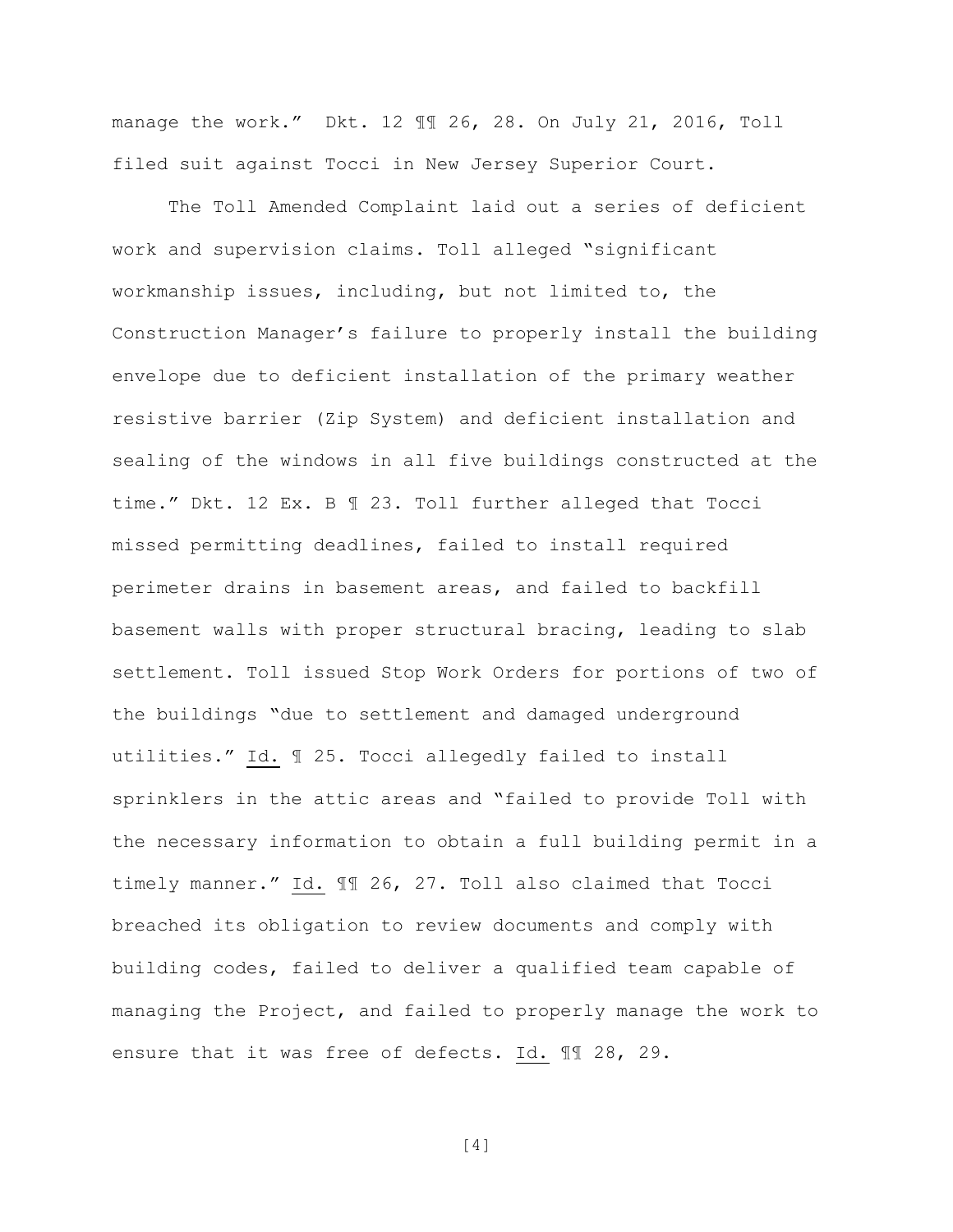Toll cited numerous alleged failures to keep the Project free from defects: [1] the wire mesh was not installed correctly in concrete slabs; [2] secondary electrical conduit discharged water onto electrical equipment; [3] a unit balcony membrane was never installed;[4] RC channels were installed upside down; [5] a shaft was incorrectly installed in Building 1; [6] a duct was not installed in Building 2; and [7] temporary weather protection was not installed. Toll alleged that, after failing to comply with a Stop Work Order, Tocci "began to demobilize and abandon the Project in early February 2016." Id. ¶ 35.

## III. Coverage Communications between Admiral and Tocci

Though Toll filed its initial complaint in 2016, Tocci did not notify Admiral of the pending lawsuit until January 9, 2020. Around February 13, 2020, a Tocci employee provided a copy of Toll's initial complaint and referred to two failed mediations Tocci participated in for the Toll Action.

On March 17, 2020, Admiral denied coverage for the Toll Action, reasoning that the underlying lawsuit "does not include any allegations that Tocci is liable for property damage caused by an occurrence, as those terms are defined in the policy." Dkt. 15-7, at 6. The letter continued, "even if the Lawsuit had alleged that Tocci was liable for property damage caused by an occurrence, the exclusion 'Damage to Property' bars coverage for

[5]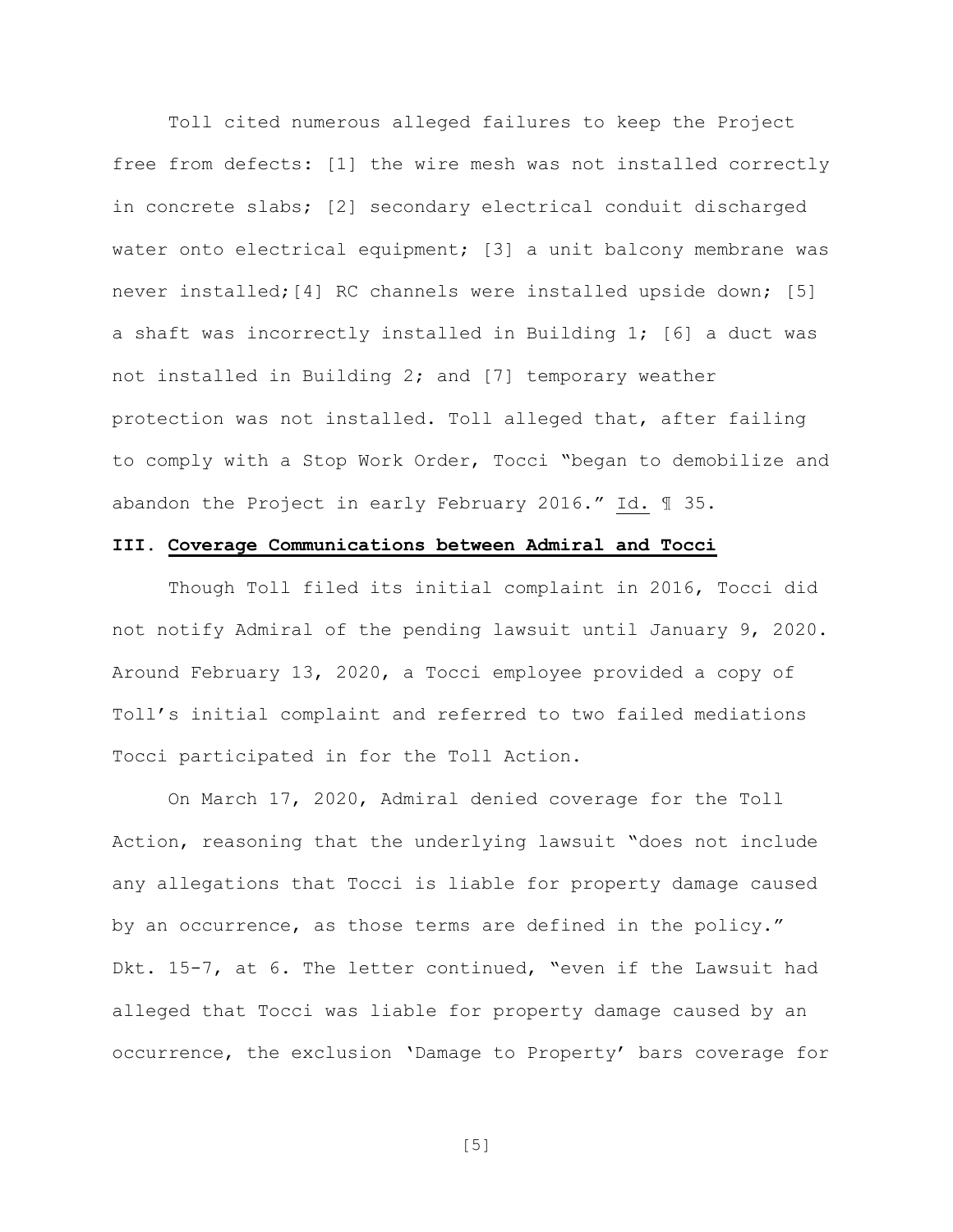property damage arising out of Tocci's operations or 'your

work.'" Id.

Tocci's previous coverage counsel responded on May 7, 2020. Tocci's counsel wrote,

although Toll's Complaint does not specifically allege resultant property damage, during the deposition of Toll's corporate designee on damages, Eric Cohen, there was testimony that alleged defective workmanship of Tocci's subcontractors caused resultant property damage, which is an element of damages that Toll is seeking from Tocci in the Lawsuit.

Dkt. 15-18 at 3. Tocci's counsel's letter included excerpts from the deposition, which Tocci's counsel characterized as showing the following additional damage: (1) "a roof leak [that] resulted in damage to sheetrock in Unit 3302 of Building 3 on the Project"; (2) "[i]nadequate sheathing [that] resulted in water getting into the building and led to mold formation that required remediation"; (3) "[s]oil settlement [that] resulted in damage to a pipe and the pipe was replaced"; and  $(4)$  "[s]oil settlement [that] resulted in damage to a concrete slab and wood framing." Id.

Admiral and Tocci exchanged a series of letters pertaining to another insurer's coverage of one of Tocci's subcontractors, culminating with a comprehensive letter on January 8, 2021, in which Admiral summarized the disagreement, agreed to provisionally defend Tocci, and informed Tocci it would seek a

[6]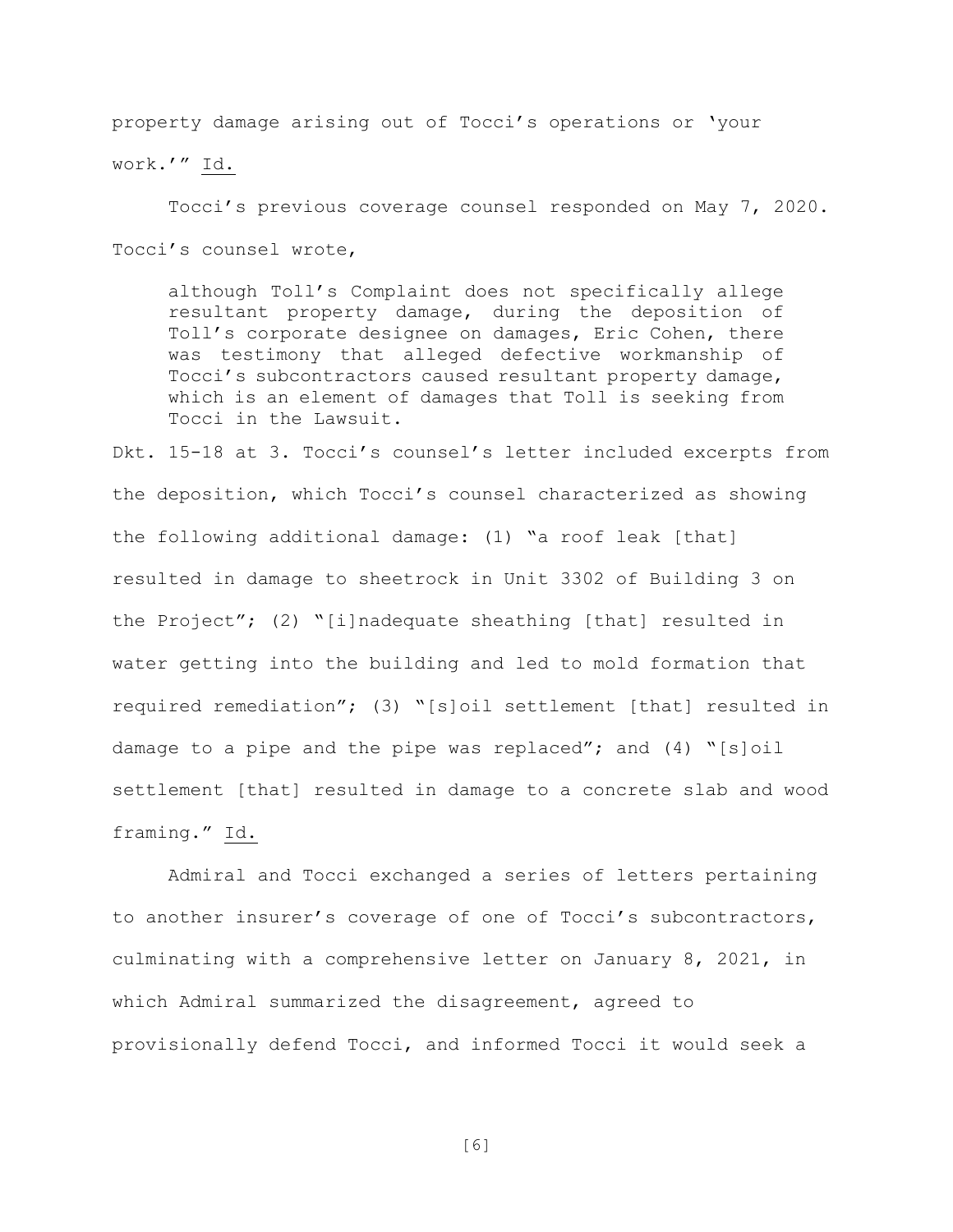court order that it had no duty to defend and would seek recoupment of defense costs.

#### LEGAL STANDARD

Summary judgment is appropriate when there is "no genuine dispute as to any material fact and the movant is entitled to judgment as a matter of law." Fed. R. Civ. P. 56(a). A genuine issue exists where the evidence "is such that a reasonable jury could resolve the point in the favor of the non-moving party." Rivera-Rivera v. Medina & Medina, Inc., 898 F.3d 77, 87 (1st Cir. 2018) (quoting Cherkaoui v. City of Quincy, 877 F.3d 14, 23-24 (1st Cir. 2017)). A material fact is one with the "potential of changing a case's outcome." Doe v. Trs. of Bos. Coll., 892 F.3d 67, 79 (1st Cir. 2018). "The court must view the facts in the light most favorable to the non-moving party and draw all reasonable inferences in [its] favor." Carlson v. Univ. of New Eng., 899 F.3d 36, 43 (1st Cir. 2018). When the parties cross-move for summary judgment, the court must evaluate each motion "separately, drawing inferences against each movant in turn." Lawless v. Steward Health Care Sys., LLC, 894 F.3d 9, 21 (1st Cir. 2018) (quoting EEOC v. Steamship Clerks Union, 48 F.3d 594, 603 n.8 (1st Cir. 1995)).

#### DISCUSSION

## I. Choice of Law

[7]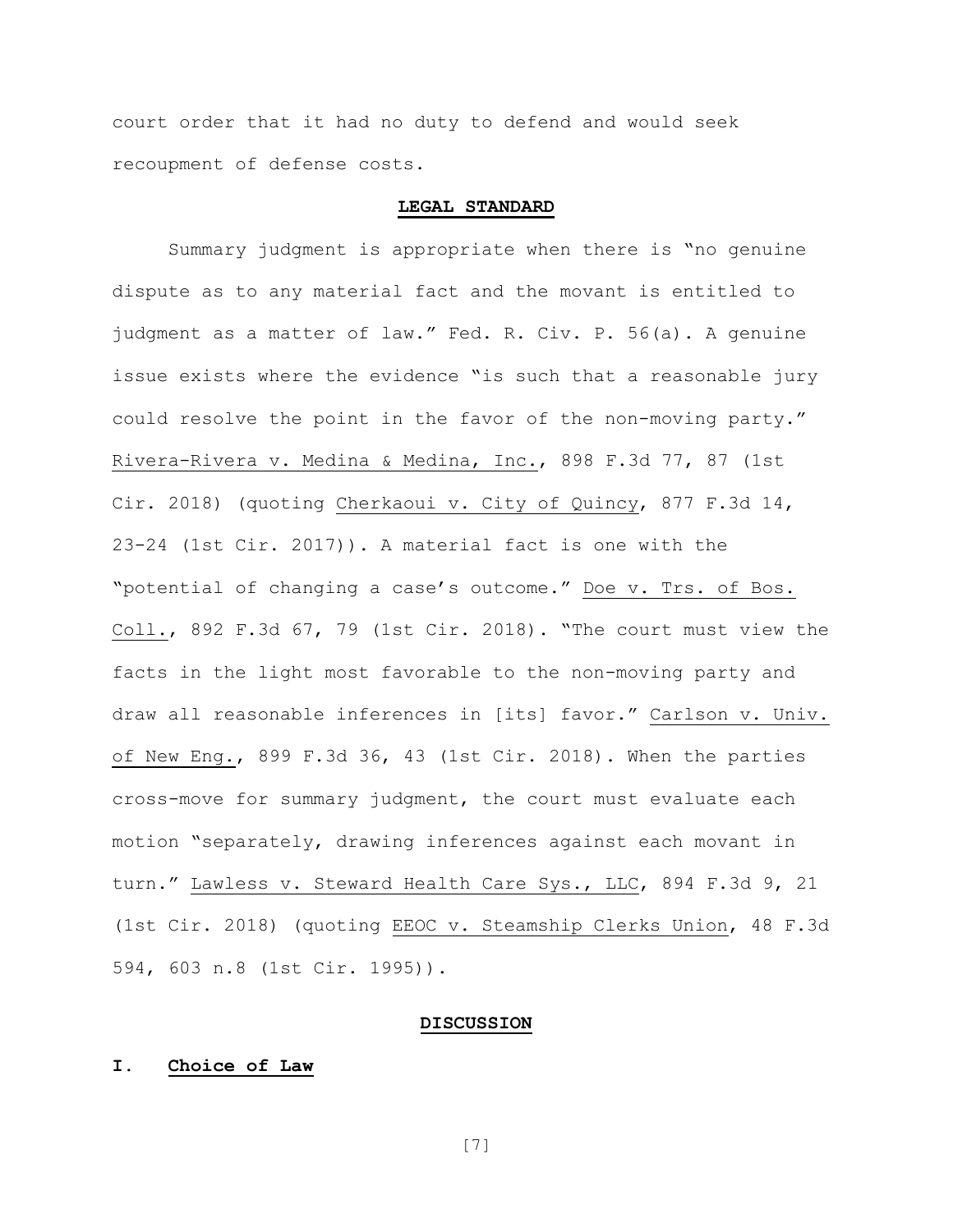As an initial matter, the parties strongly dispute which state's law should apply. Admiral argues that the law of Massachusetts should govern, while Tocci contends that the Court should apply New Jersey law.

## A. An Actual Conflict of Substantive Law Exists

When sitting in diversity, the Court must use the choice of law principles of the forum state. See Reicher v. Berkshire Life Ins. Co. of Am., 360 F.3d 1, 4 (1st Cir. 2004). The threshold question in the Court's choice of law analysis is whether an actual conflict of substantive law exists between the possible jurisdictions. See id.

One of the relevant substantive issues is whether defective workmanship constitutes an occurrence under the policies. Accordingly, this Court must determine whether there is an actual conflict between what Massachusetts and New Jersey consider to be an occurrence. See id. New Jersey insurance law recognizes faulty workmanship claims as falling within the parameters of an "occurrence," thus triggering coverage, "so long as the allegedly defective work had been performed by a subcontractor rather than the policy holder itself." Cypress Point Condo. Ass'n, Inc. v. Adria Towers, L.L.C., 226 N.J. 403, 418 (2016). Within this framework, Tocci argues that it is entitled to coverage because the alleged defective work was handled by its subcontractors and constitutes a protected

[8]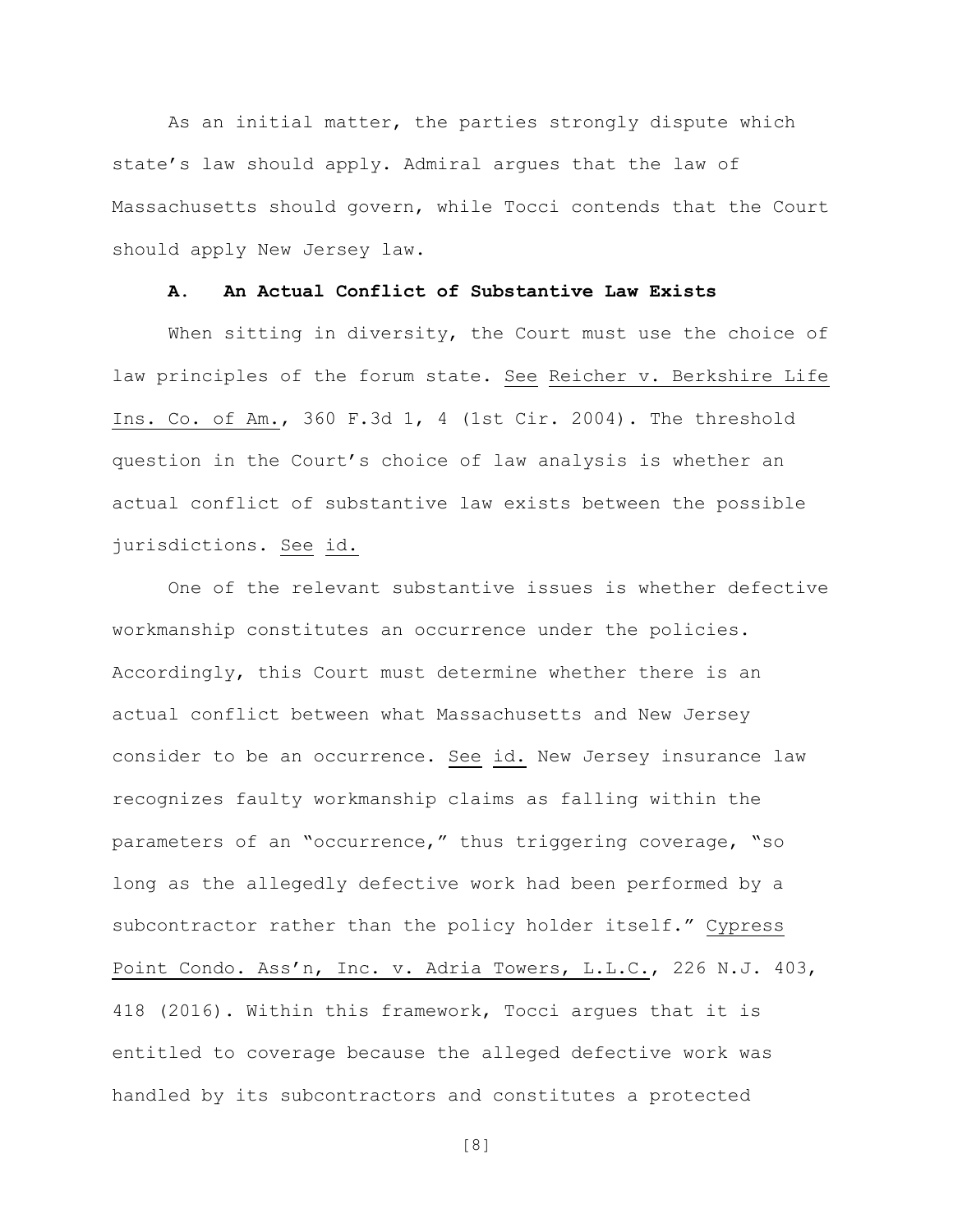occurrence. In contrast, under Massachusetts law, "faulty workmanship fails to constitute an accidental occurrence in a commercial general liability policy." Am. Home Assur. Co. v. AGM Marine Contractors, Inc. ("AGM I"), 379 F.Supp.2d 134, 136 (D. Mass. 2005), aff'd 467 F.3d 810 (1st Cir. 2006).

Because the case law of Massachusetts and New Jersey conflict on what constitutes an occurrence, this Court should proceed to the second step of the choice of law analysis of the forum state.

# B. Massachusetts Has the Most Significant Relationship with the Policies

Since there is an actual conflict, the Court must determine which state law to apply. Massachusetts courts "take a flexible interest-based approach to conflict of laws issues and will consider a wide variety of factors in choosing the applicable law." Millipore Corp. v. Travelers Indem. Co., 115 F.3d 21, 30 (1st Cir. 1997). Massachusetts courts look to three sections of the Restatement (Second) Conflict of Laws ("Restatement"): §§ 6, 188, and 193.

1. Restatement §§ 6, 188, and 193 Restatement § 6 provides the following factors: (1) the needs of the interstate and international

system, (2) the policies of the forum, (3) the policies of other interested jurisdictions, (4) the protection of justified expectations, (5) the basic policies underlying the particular field of law, (6) certainty,

[9]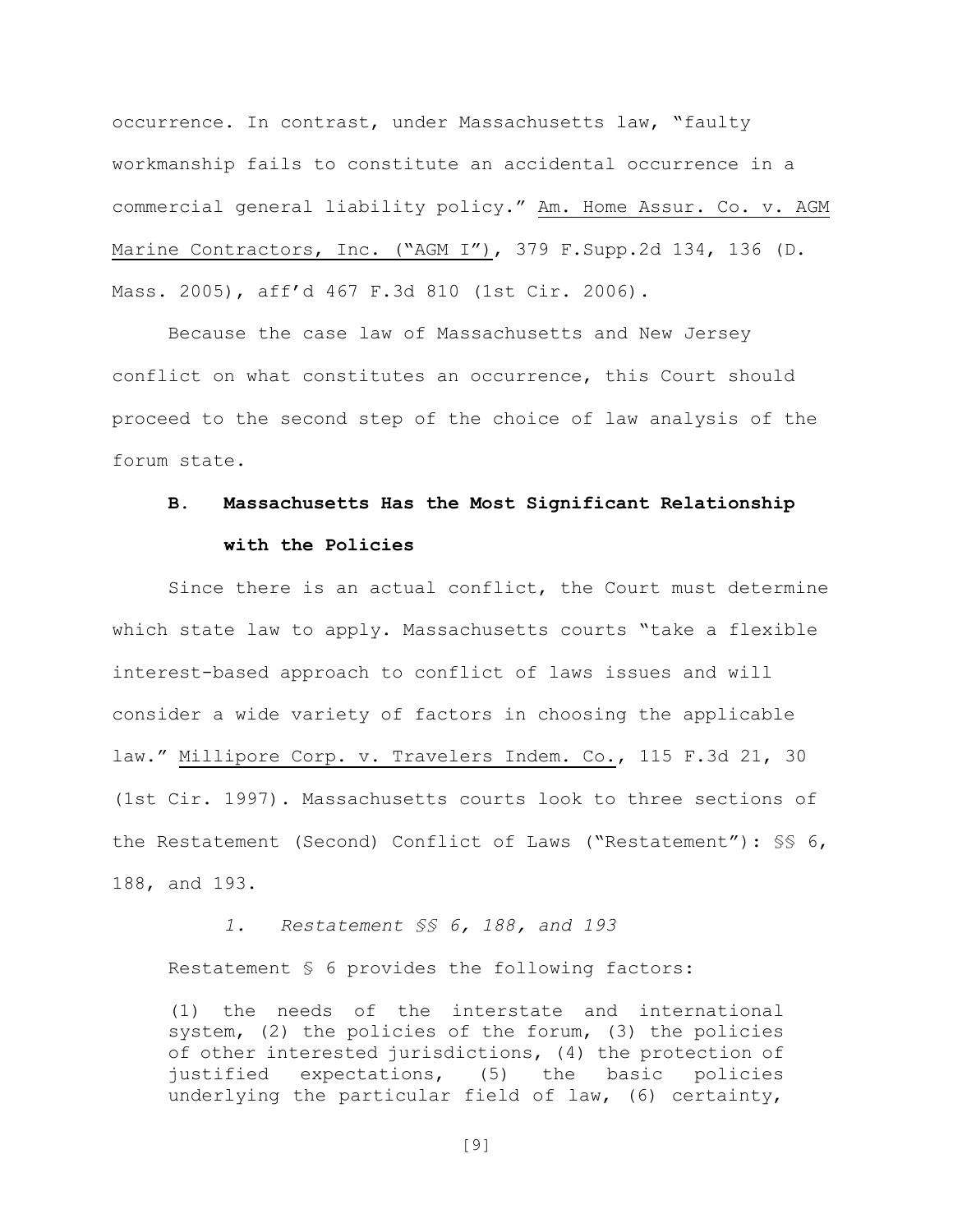predictability and uniformity of result, and (7) ease of applicability.

Millipore Corp., 115 F.3d at 30.

Section 188 "provides a generic contract analysis." Jenny B. Realty, LLC v. Danielson, LLC, 456 F. Supp. 3d 307, 314 (D. Mass. 2020) (quoting Bergin v. Dartmouth Pharm., Inc., 326 F.Supp.2d 179, 181 (D. Mass. 2004)). The contacts to be considered in applying the principles of § 6 to determine the applicable choice of law include: "(a) the place of contracting, (b) the place of negotiation of the contract, (c) the place of performance, (d) the location of the subject matter of the contract, and (e) the domicil, residence, nationality, place of incorporation and place of business of the parties." Restatement (Second) of Conflict of Laws § 188 (1971).

When dealing with insurance coverage disputes, Massachusetts courts also look to § 193 of the Restatement, which "sets forth choice of law principles applicable to disputes concerning insurance contract." HDI-Gerling Am. Ins. Co. v. Navigators Ins. Co., No. 15-cv-10338-FDS, 2015 WL 5315190, at \*4 (D. Mass. Sept. 11, 2015) (quoting Clarendon Nat'l Ins. Co. v. Arbella Mut. Ins. Co., 803 N.E.2d 750, 752 (Mass. App. Ct. 2004)) ("The Restatement is structured such that, when faced, as here, with a conflict of laws question involving insurance contracts, the first step is to ascertain whether the provisions of  $S$  193 will resolve the matter; if not,

[10]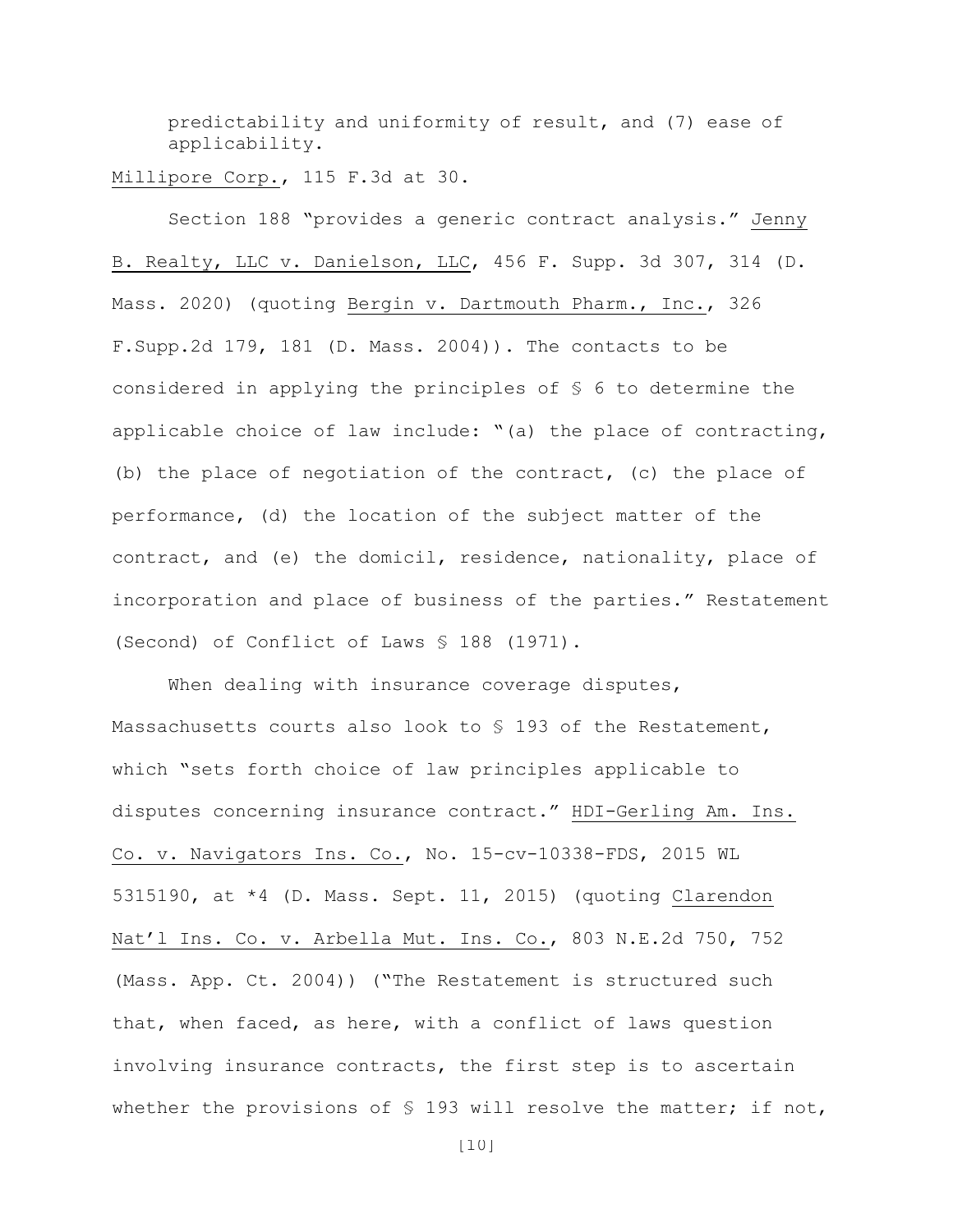the next step is to employ the principles set forth in § 188 to ascertain which State has a more significant relationship to the issues, using in that analysis the factors set forth in  $\S$  6.").

Section 193 instructs that "[t]he location of the insured risk will be given greater weight than any other single contact in determining the state of the applicable law provided that the risk can be located, at least principally, in a single state." OneBeacon Am. Ins. Co. v. Narragansett Elec. Co., 57 N.E.3d 18, 20–21 (Mass. App. Ct. 2016) (quoting Restatement § 193 comment b). "The insured risk generally will be located in the State where the policy holder is domiciled." OneBeacon, 57 N.E.3d at 21; see also id. ("[W]hile an underlying tort claim might properly be resolved under the laws of the State where the injury occurred, the obligation of an insurer to defend and indemnify against that claim is more appropriately determined by reference to the insurance contract itself and the circumstances of its issuance."); CE Design Ltd. v. Am. Econ. Ins. Co., 947 F. Supp. 2d 151, 157 (D. Mass. 2012), vacated and remanded on other grounds, 755 F.3d 39 (1st Cir. 2014) ("Massachusetts courts have further held that where the insured risk can implicate multiple states, the other governing principles of choice of law generally point to law of the domicile of the policyholder."); HDI-Gerling Am. Ins. Co., 2015 WL 5315190, at \*4 ("Massachusetts courts have held that where the insured risk can implicate

 $[11]$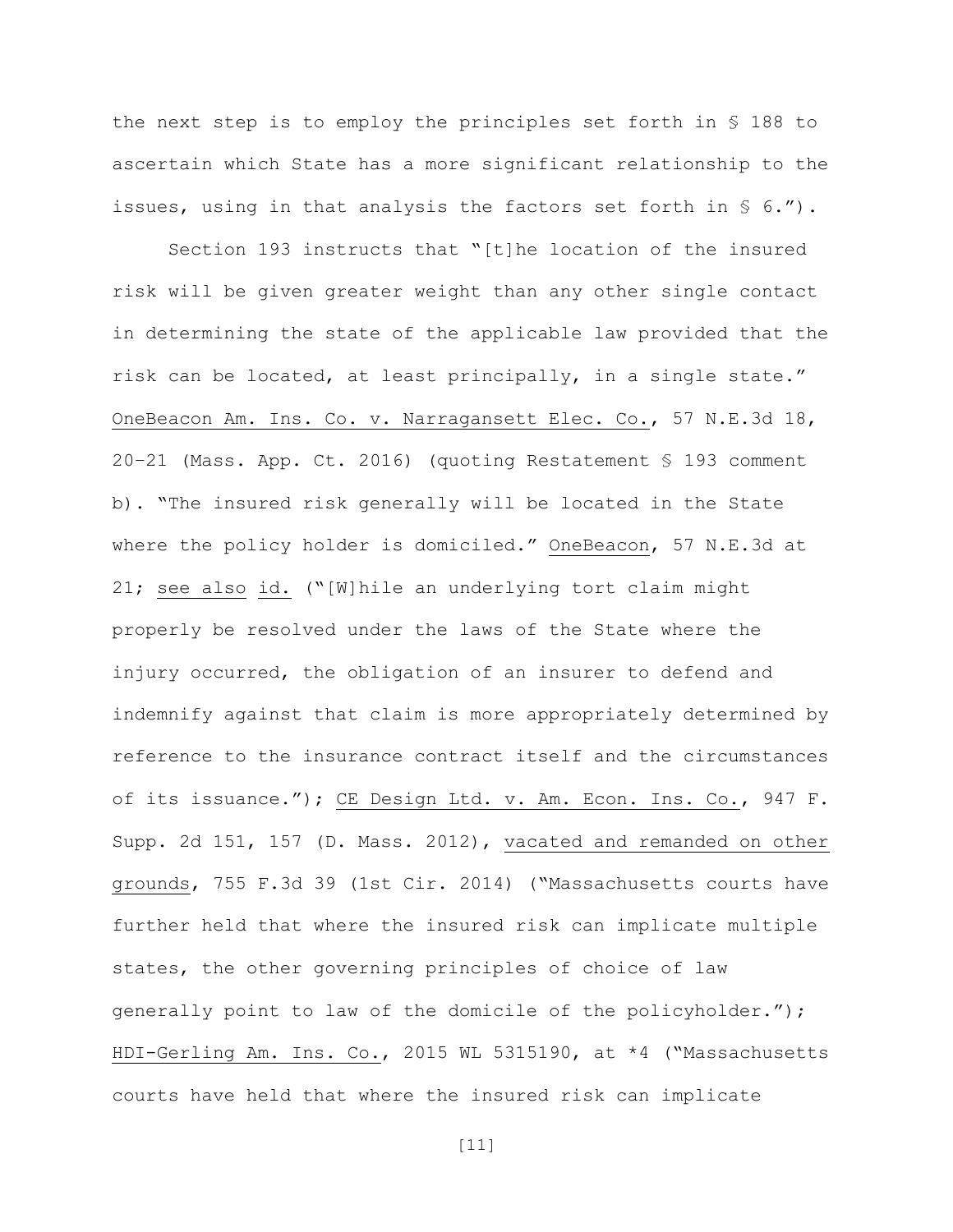multiple states, other governing principles of choice of law generally point to the law of the domicile of the policyholder.").

The Massachusetts Supreme Judicial Court prefers one state's law to govern multistate policies, "reason[ing] that the expectations of the parties as well as commercial realities require that the language in a single set of insurance policies should mean the same thing in every state." Millipore Corp., 115 F.3d at 30–31 (citing United Techs. Corp. v. Liberty Mut. Ins. Co., 555 N.E.2d 224, 227 (Mass. 1990)). See also Gen. Elec. Co. v. Lines, No. 06-3106-BLS1, 2008 WL 2908053, at \*3 (Mass. Super. Ct. July 10, 2008) (discussing the SJC's single-state preference and noting that it "pragmatically leads to the domicile of the policyholder generally being the choice of law state because that is the only state which all the policies are certain to have in common").

2. Applying and Weighing the Restatement Factors The overarching principles laid out in § 6 and the contacts in § 188 lean towards Massachusetts. Tocci emphasizes the factors which it claims supports application of New Jersey law: Admiral is headquartered in New Jersey, Admiral countersigned the policy in New Jersey, and the Toll Project was in New Jersey. Admiral in turn emphasizes the factors that point to the application of Massachusetts law: John Tocci resides in

[12]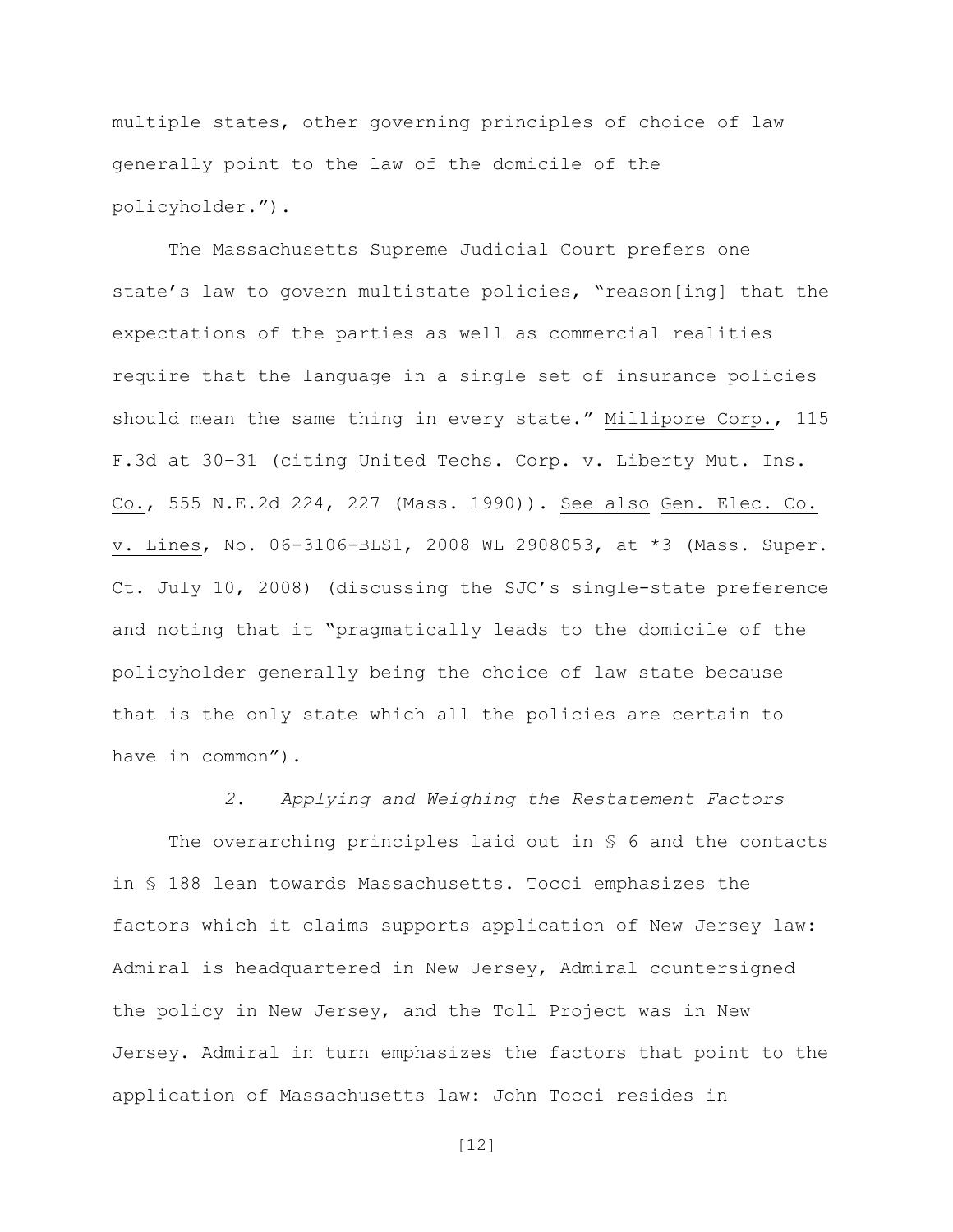Massachusetts and the two Tocci entities are domiciled and headquartered in Massachusetts. The Policies were applied for, and issued, in Massachusetts. Although Admiral was incorporated and headquartered in other states, the Policies were brokered through the Driscoll Agency, a company domiciled in Massachusetts. Driscoll's Notice of Finance Premium to Tocci was issued in Massachusetts. Additionally, Admiral's current lawsuit involves claims that arose in Massachusetts and New Jersey, and Tocci has in the past faced coverage disputes arising from work done in New York and Massachusetts. See Tocci Bldg. Corp. of N.J. v. Va. Surety Co., 750 F. Supp. 2d 316 (D. Mass. 2010); Tocci Bldg. Corp. v. Zurich Ins. Co., 659 F. Supp. 2d 251 (D. Mass. 2009).

Restatement §§ 6 and 188 provide the Court support for choosing Massachusetts law, as more factors point to Massachusetts and there is broader uniformity of results with using the law of the policyholder when there are multiple disputes in multiple states. Section 193 provides specific guidance for this type of dispute and bolsters the conclusion that Massachusetts law should apply: "The insured risk generally will be located in the State where the policy holder is domiciled." Restatement § 193 comment b. All three Tocci entities are in Massachusetts. Based on all the factors, the

[13]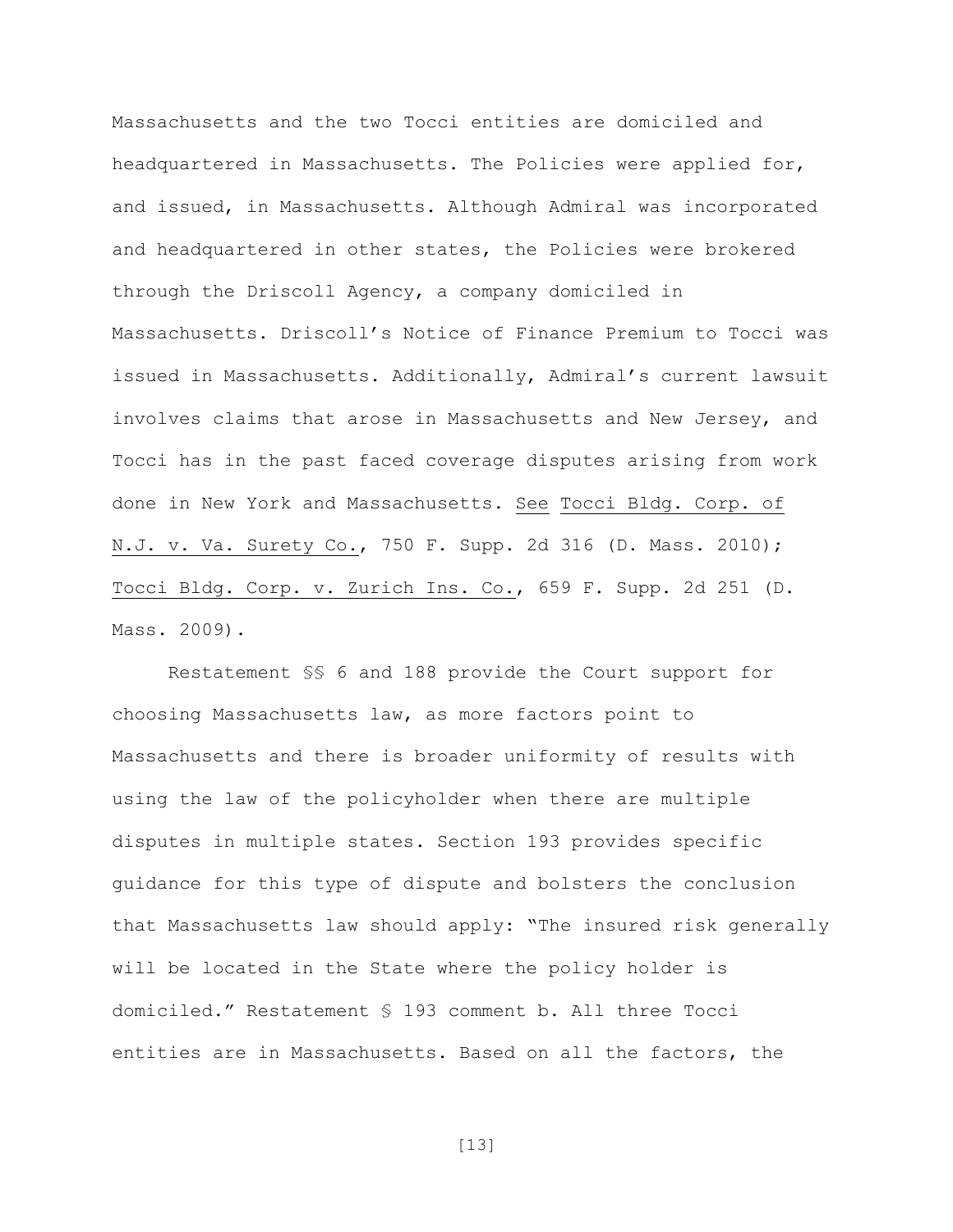Court concludes that they weigh in favor of application of Massachusetts law.

## II. Duty to Defend

## A. Policy Language

Admiral seeks declaratory judgment that it is not obligated to defend Tocci. Tocci, in turn, seeks declaratory judgment that Admiral is obligated to defend it against Toll's underlying action.

In Massachusetts, the interpretation of an insurance policy is a question of law for the court. See Essex Ins. Co. v. BloomSouth Flooring Corp., 562 F.3d 399, 403 (1st Cir. 2009). Courts apply "familiar rules of contract interpretation" when analyzing the scope of an insured's duty to defend. Sanders v. Phoenix Ins. Co., 843 F.3d 37, 42 (1st Cir. 2016). An insurance contract should be interpreted based on the plain meaning of its language. See B & T Masonry Constr. Co., Inc. v. Pub. Serv. Mut. Ins. Co., 382 F.3d 36,39 (1st Cir. 2004). Courts may also consider what an "objectively reasonable" policy holder would expect the policies to cover. Vicor Corp. v. Vigilant Ins. Co., 674 F.3d 1, 11 (1st Cir. 2012).

The Policies state that Admiral will pay "sums that the insured becomes legally obligated to pay as damages because of ... 'property damage,'" provided property damage is caused by an "occurrence." Dkt. 15-5. "Property damage" includes "[p]hysical

[14]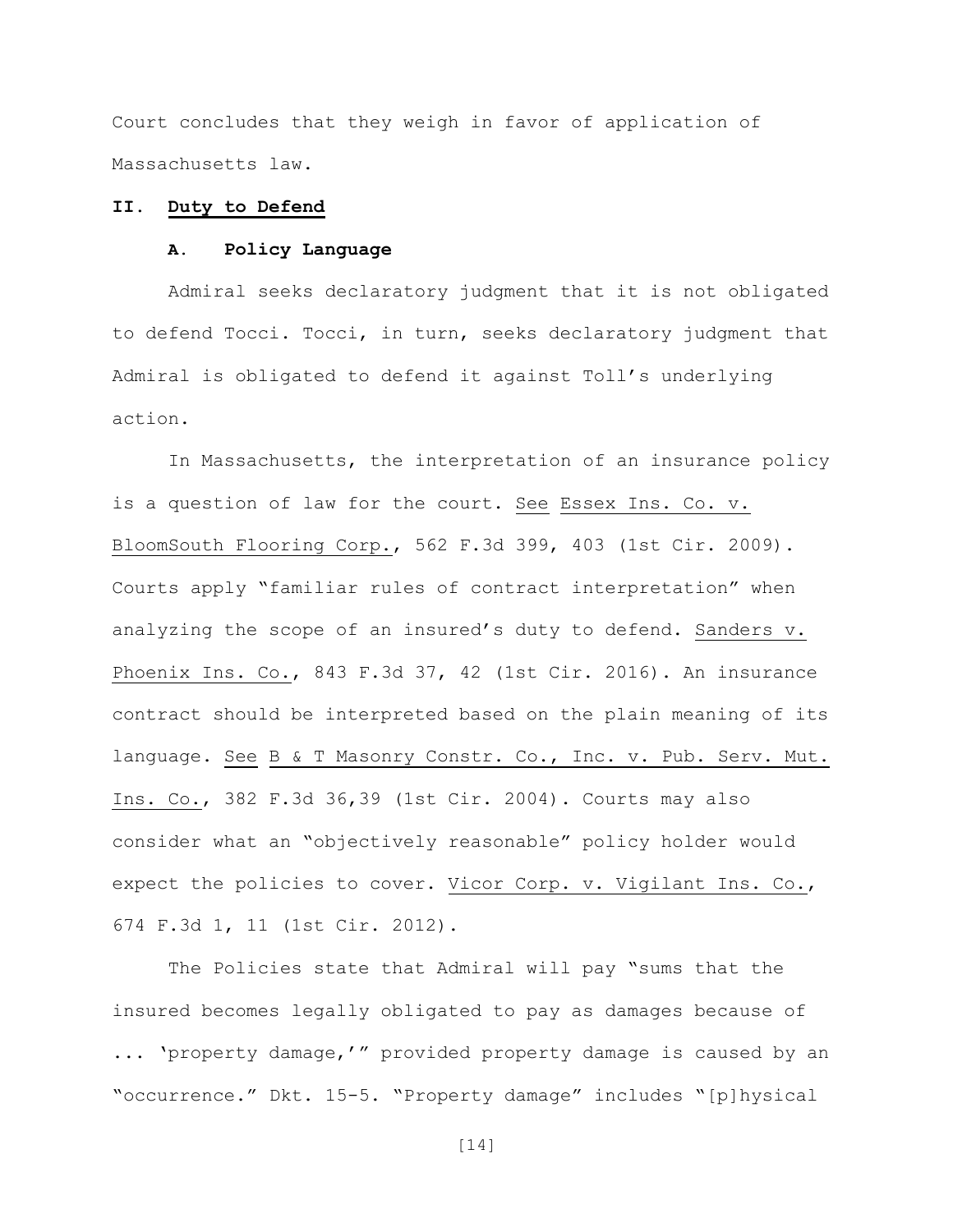injury to tangible property" and "loss of use" of tangible property. Id. An "occurrence" is defined as an "accident, including continuous or repeated exposure to substantially the same general harmful conditions." Id.

"General liability coverage is not intended as a guarantee of the insured's work, and for that reason, general liability policies contain 'business risk' exclusions." Mills Constr. Corp., Inc. v. Nautilus Ins. Co., No. 18-cv-10549-IT, 2019 WL 1440404, at \*4 (D. Mass. Mar. 31, 2019) (quoting Dorchester Mut. Fire Ins. Co. v. First Kostas Corp., 731 N.E.2d 569, 572 (Mass. App. Ct. 2000)). Under Admiral's "Damage to Property" exclusion, insurance does not apply to "[t]hat particular part of real property on which you or any contractors or subcontractors working directly or indirectly on your behalf are performing operations, if the 'property damage' arises out of those operations." Dkt. 15-5. Exclusion (j)(6) also precludes coverage of "[t]hat particular part of any property that must be restored, repaired or replaced because 'your work' was incorrectly performed on it." Id. "Your work" means "(1) Work or operations performed by you or on your behalf; and (2) Materials, parts or equipment furnished in connection with such work or operations." Id.

[15]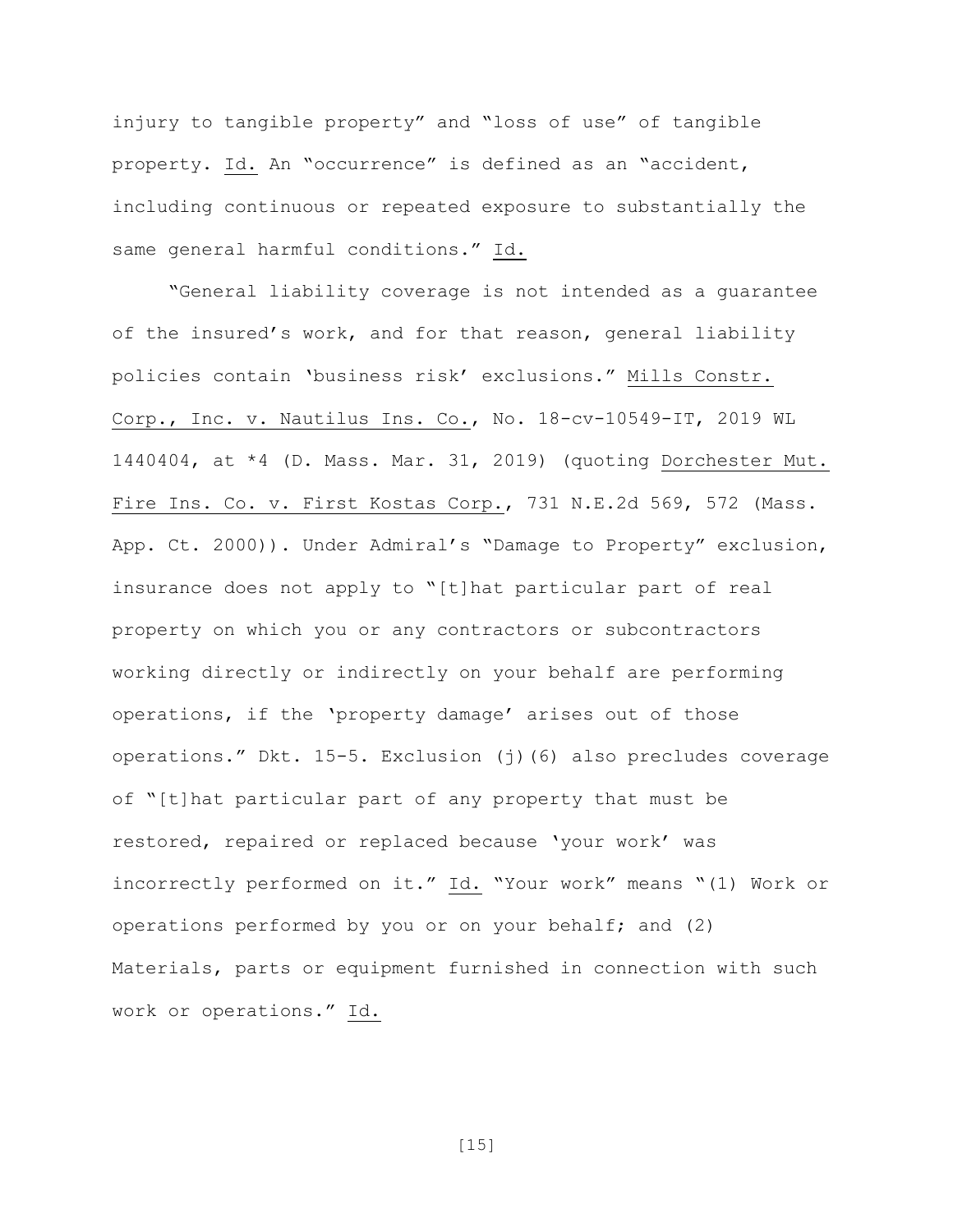#### B. Policy Construction

The duty to defend is "based on the facts alleged in the complaint and those facts which are known by the insurer." B & T Masonry Constr. Co., 382 F.3d at 39 (quoting Bos. Symphony Orchestra, Inc. v. Commercial Union Ins. Co., 545 N.E.2d 1156, 1158 (Mass. 1989)). Extrinsic facts may add "substance and meaning to skeletal claims only adumbrated in the complaint," Open Software Found., Inc. v. U.S. Fid. & Guar. Co., 307 F.3d 11, 16 (1st Cir. 2002), but an insured may not, "in the absence of a complaint that requires coverage, force its insurer to defend the insured by simply telling the insurer facts which would create coverage." Bos. Symphony Orchestra, 545 N.E.2d at 1160. See also Mills, 2019 WL 1440404, at \*8 ("For purposes of a determination of insurance coverage, it is the underlying claimant's claims, and not the insured's contrary version of events, or even the merits of the underlying claim, that controls the issue of coverage at the duty to defend stage.").

The insured "generally bears the burden of proving that a particular claim falls within a policy's coverage." Lee Kennedy Co. v. Arch Ins. Co., 357 F. Supp. 3d 81, 84 (D. Mass. 2019) (quoting Salvati v. Am. Ins. Co., 855 F.3d 40, 45 (1st Cir. 2017)). If the insured can satisfy this burden, then the insurer bears the burden of showing that one or more exclusionary

[16]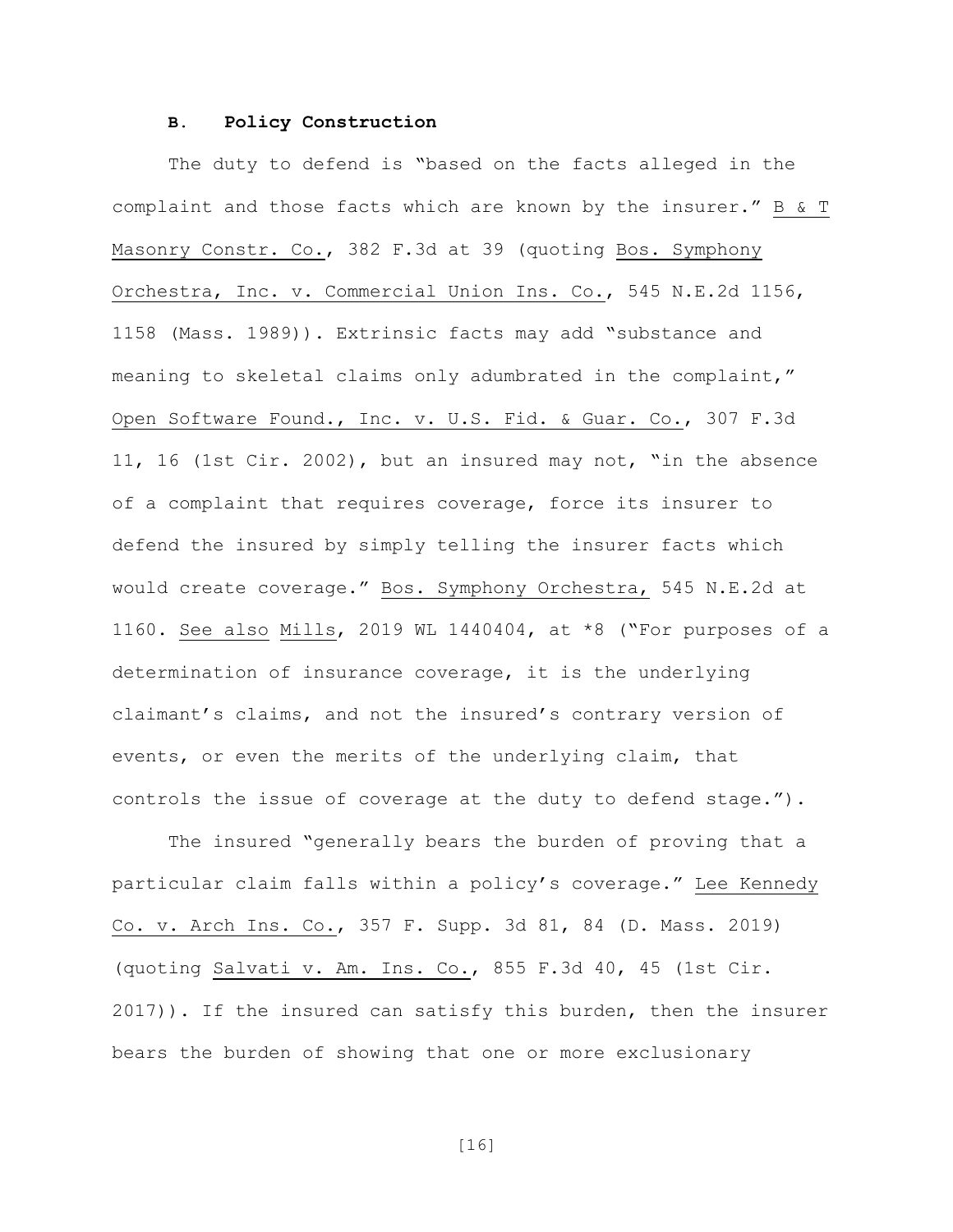provisions in the insurance policy applies. Essex Ins. Co., 562 F.3d at 404.

# C. Whether Toll's Complaint Alleges Property Damage Caused by an Occurrence

#### 1. Parties' Arguments

Admiral argues it has no duty to defend Tocci because Toll's allegations do not fall within the scope of coverage. It contends that "a general contractor's faulty workmanship  $-$  i.e., its breach of its contract with a third party to deliver a quality product – is simply not the kind of risk covered by a CGL policy." Dkt. 11 at 14 (citing Lee Kennedy Co., 357 F.Supp.3d at 83 ("To the extent that [the construction contractor] bases its claim on the contract with [a client] in which [the construction contractor] assumed liability for the defective work, [the construction contractor's] coverage claim falls directly within the contract liability exclusion.")).

Tocci avers that "the Toll Action is not limited to damages to the allegedly defective work itself, but rather includes damages for resulting property damage to non-defective work." Dkt. 82 at 23.

### 2. Analysis

## a. Property damage

The Policies state that Admiral will pay "sums that the insured becomes legally obligated to pay as damages because of

[17]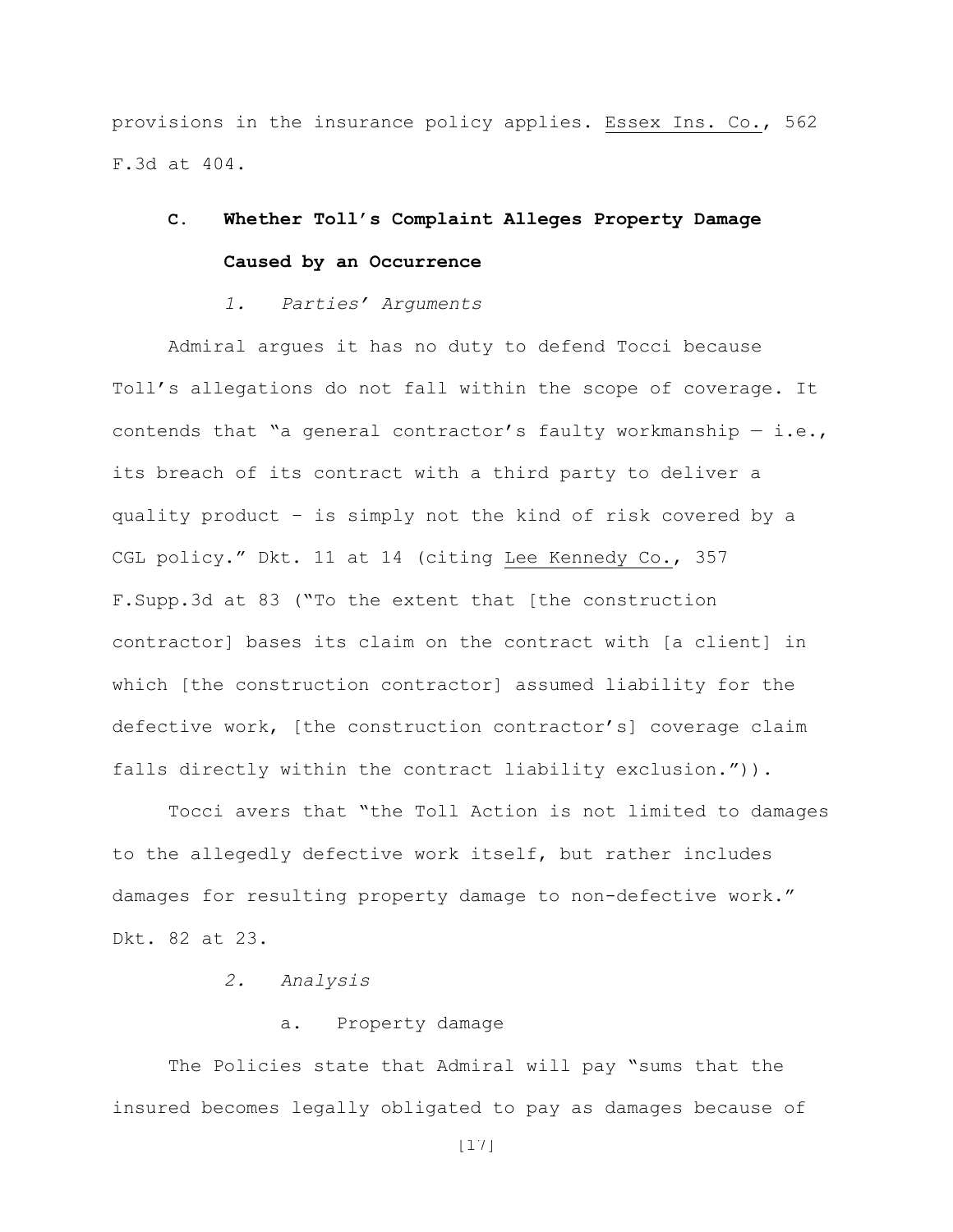. . . 'property damage,'" provided property damage is caused by an 'occurrence.'" Dkt. 15-5. The First Circuit agreed with "established, well-grounded law" that the phrase "legally obligated to pay as damages" in a commercial general liability insurance policy applies only to tort liability and not contractual liability. Lopez & Medina Corp. v. Marsh USA, Inc., 667 F.3d 58, 67-69 (1st Cir. 2012) (citing 7A Lee R. Russ & Thomas F. Segalla, Couch on Insurance § 129:4 (3d ed. 2009) ("A [CGL] policy is designed and intended to provide coverage to the insured for tort liability for physical injury to the person or property of others. A [CGL] policy is not intended to provide coverage for the insured's contractual liability which merely causes economic losses.")). CGL coverage "is for tort liability for physical damages to others and not for contractual liability of the insured for economic loss because the product or completed work is not that for which the damaged person bargained." Commerce Ins. Co. v. Betty Caplette Builders, Inc., 647 N.E.2d 1211, 1213 (Mass. 1995).

In Friel Luxury Home Construction, Inc. v. ProBuilders Specialty Insurance Co., No. 09-cv-11036-DPW, 2009 WL 5227893 (D. Mass. Dec. 22, 2009), the underlying action alleged that "the roofing work was 'of such shoddy quality that the entire gutter system required replacement.'" Id. at \*4. Though the poor work on the roof led to problems with the gutter system, the

[18]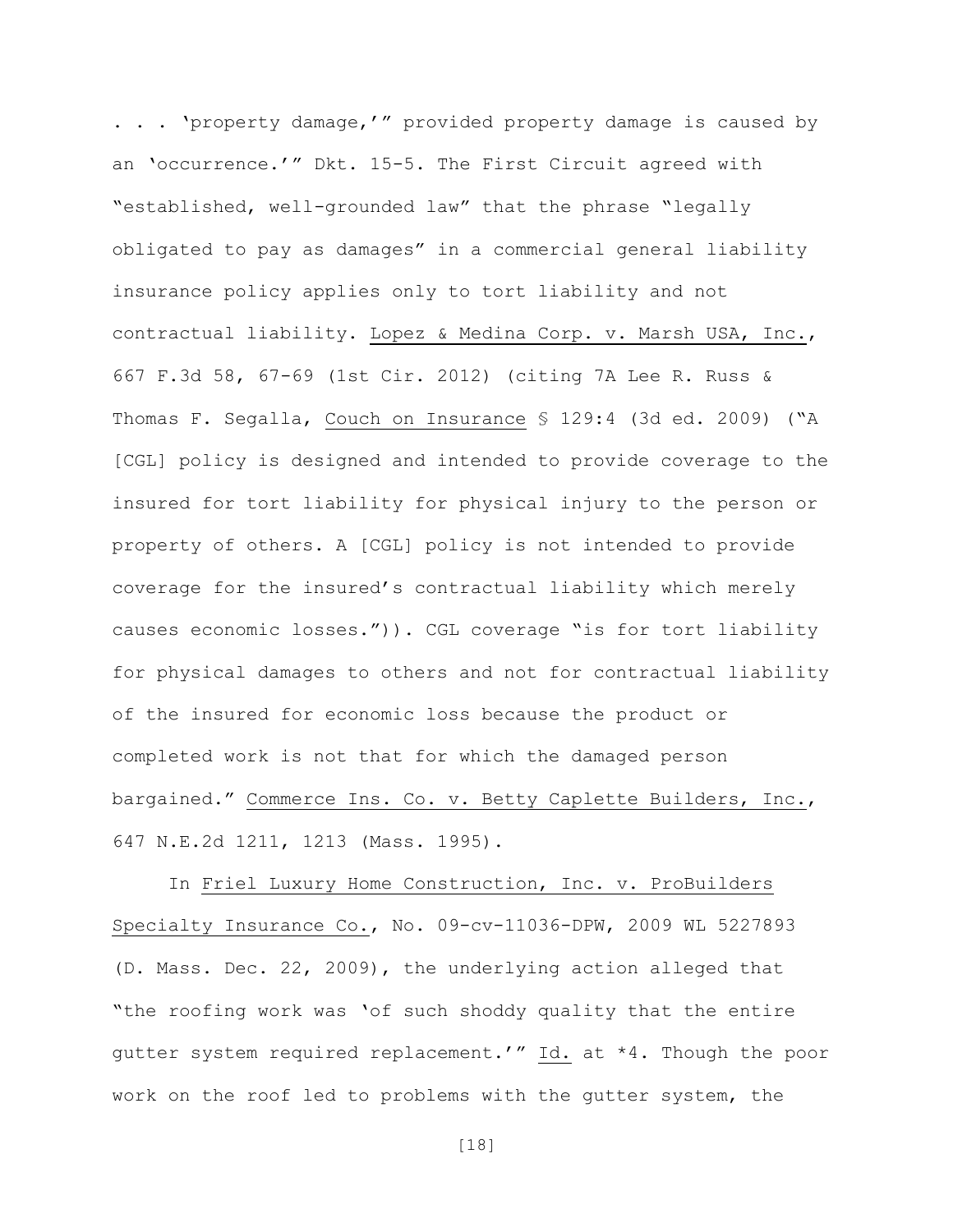court determined that there was no "property damage" within the meaning of the Policy: "[B]ecause 'CGL policies are intended to protect the insured from liability for injury or damage to the persons or property of others[,] they are not intended to pay the costs associated with repairing or replacing the insured's defective work and products.'" Id. (quoting Amtrol, Inc. v. Tudor Ins. Co., No. 01–cv-10461–DPW, 2002 WL 31194863, at \*6 (D. Mass. Sept. 10, 2002)).

Here, Toll's Complaint does not allege covered "property damage" because none of the alleged damage was outside the scope of the work that Tocci was contractually required to fulfill as general contractor. Toll has alleged numerous defects to the work, but these allegations are for faulty workmanship at Tocci's own Project. The Toll Complaint alleges damage to underground pipes caused by soil settlement from the defective work, and Tocci argues that a defective portion of work by one subcontractor damaged a non-defective portion of work on the same Project by a different subcontractor under their supervision. See, e.g., Dkt. 82 at 9-10 (explaining that the piping systems were being worked on by Metrocorp Plumbing, Inc., another subcontractor). Toll alleges that Tocci made numerous mistakes that caused Toll economic harm because they had to hire another general contractor to repair and replace the defective work Tocci was under contract to perform. But this economic harm

[19]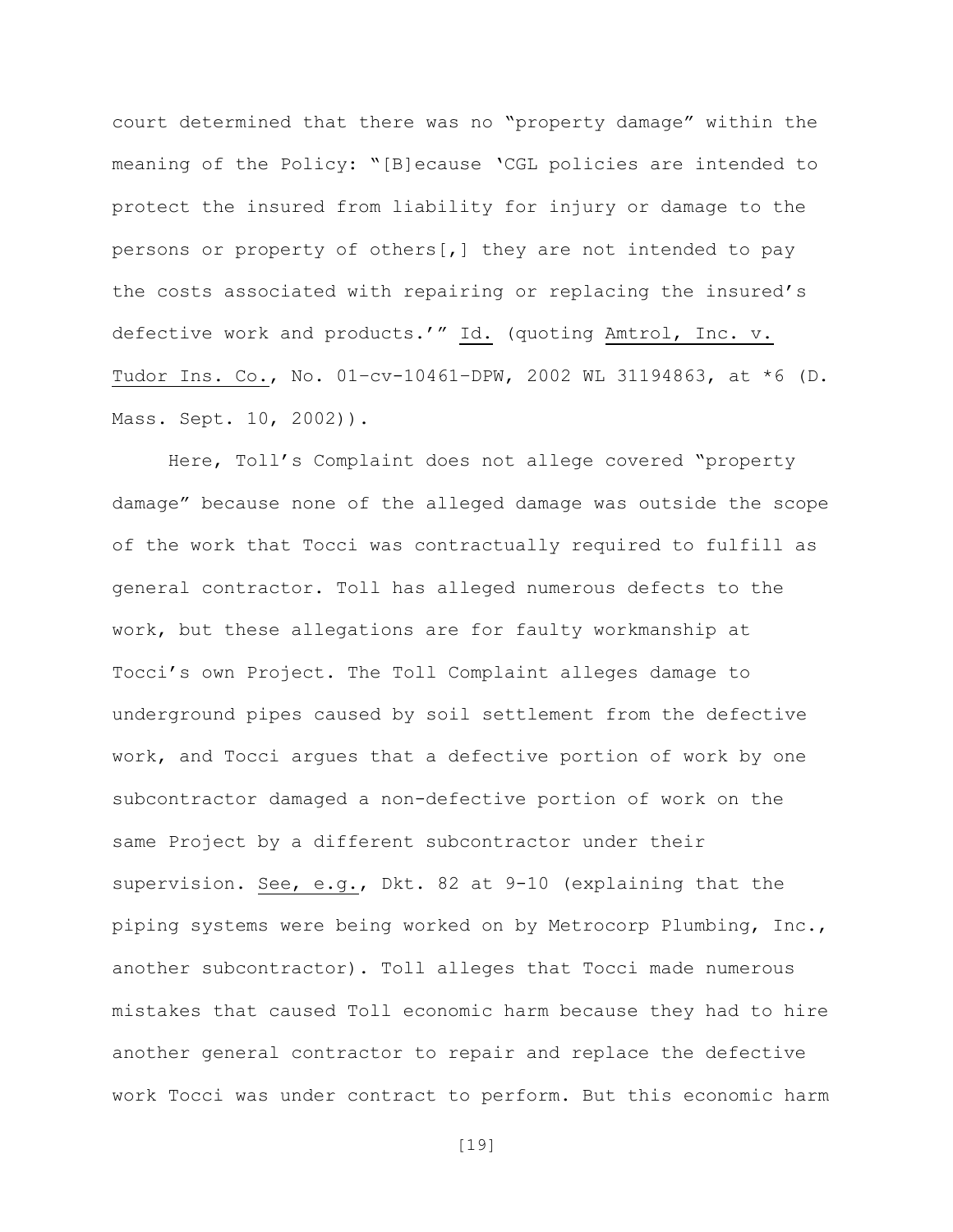is not the same as tort liability for damage to the property of another. The Court determines that there is no "property damage" within the meaning of the Policies.

## b. Occurrence

The Admiral Policies define "occurrence" as "an accident, including a continuous or repeated exposure to substantially the same generally harmful condition." Dkt. 15-5. Under Massachusetts law, "faulty workmanship fails to constitute an accidental occurrence in a commercial general liability policy." AGM I, 379 F. Supp. 2d at 136. "The rationale for such exclusions is that faulty workmanship is not an insurable 'fortuitous event,' but a business risk to be borne by the insured." Id. (quoting Lee R. Russ & Thomas F. Segalla, Couch on Insurance § 129:11 (3d ed. 1997). See also Davenport v. U.S. Fid. & Guar. Co., 778 N.E.2d 1038 (Table), 2002 WL 31549391, at \*1 (Mass. App. Ct. Nov. 18, 2002) ("Faulty workmanship, alone, is not an 'occurrence' as defined in the [general commercial liability] policy; nor does the cost to repair the defective work constitute property damage."). "There is nothing about the general nature or purpose of a comprehensive general liability insurance policy that would lead an insured reasonably to expect that the policy covered a loss . . . caused by his breach of contract and poor workmanship." Friel, 2009 WL 5227893, at \*5 (quoting Bond Bros.

[20]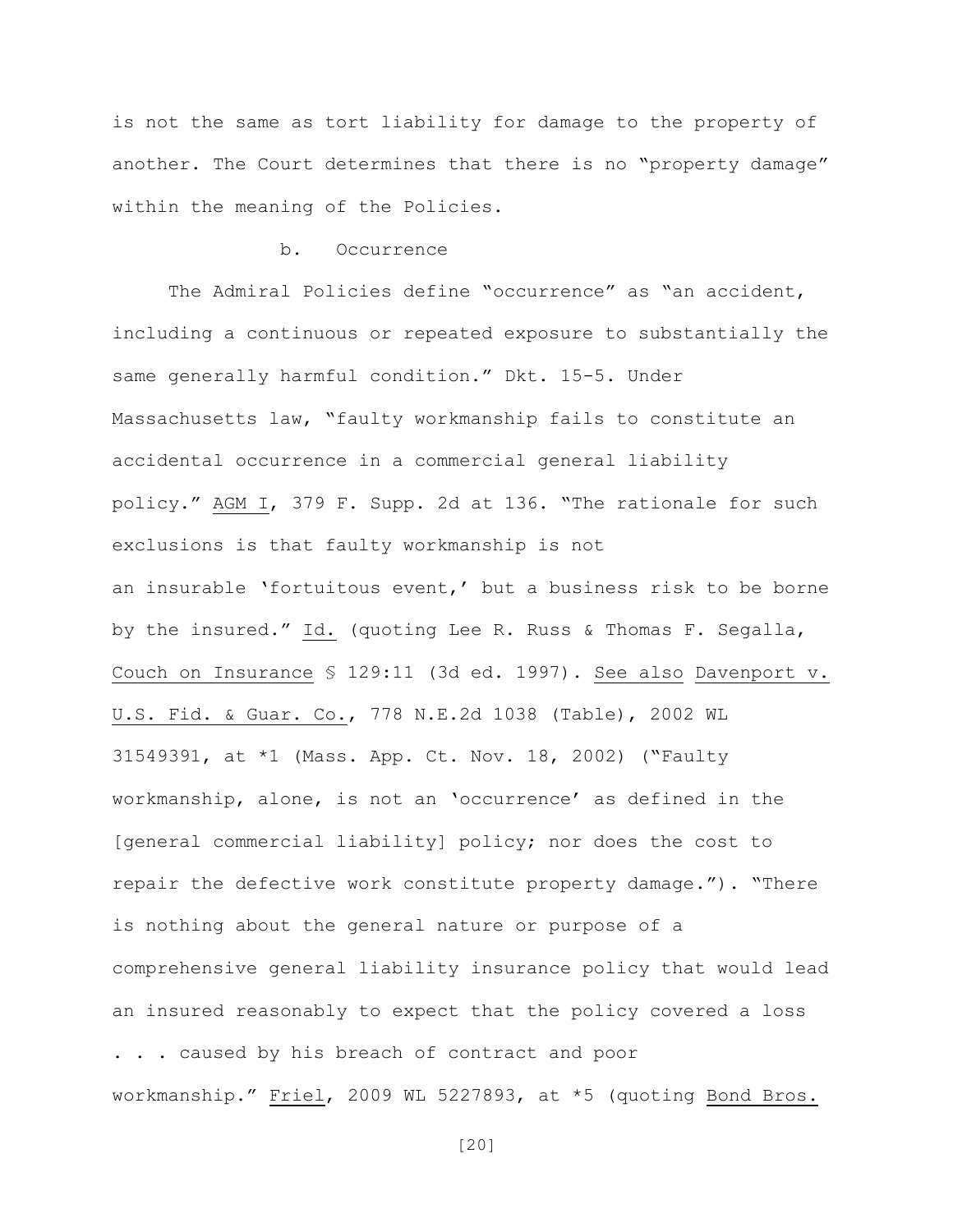v. Robinson, 471 N.E.2d 1332, 1336 & n.3 (Mass. 1984) (denying coverage because the insurer "certainly did not intend" its standard CGL policy to "insure contractual obligations arising from defective workmanship")). Accordingly, there is no duty to defend for "faulty workmanship that damages only the resulting work product." All Am. Ins. Co. v. Lampasona Concrete Corp., 120 N.E.3d 1258, 1261 (Mass. App. Ct. 2019).

Tocci attempts to gain coverage by arguing that damage caused by one subcontractor led to damage on other portions of the Project. But Tocci was hired to manage all aspects of the Toll development. As the general contractor, damage that occurred to other parts of the Project was still damage to Tocci's work product, rather than damage to a third party. See Mello Const., Inc. v. Acadia Ins. Co., 874 N.E.2d 1142 (Table), 2007 WL 2908267 at \*5 (Mass. App. Ct. Oct. 5, 2007) (finding a general contractor was not entitled to coverage regarding damage to a concrete flooring slab as its "work product, as general contractor, encompassed the entire elementary school" it was hired to construct). Toll does not allege, nor does Tocci argue, that there was any damage outside the scope of the Project. The damage to underground utilities, a sheetrock, a concrete slab, and the wood framing are all results from faulty workmanship in the construction project. Admiral's Policy is not triggered by this type of breach of contract claim under Massachusetts law.

[21]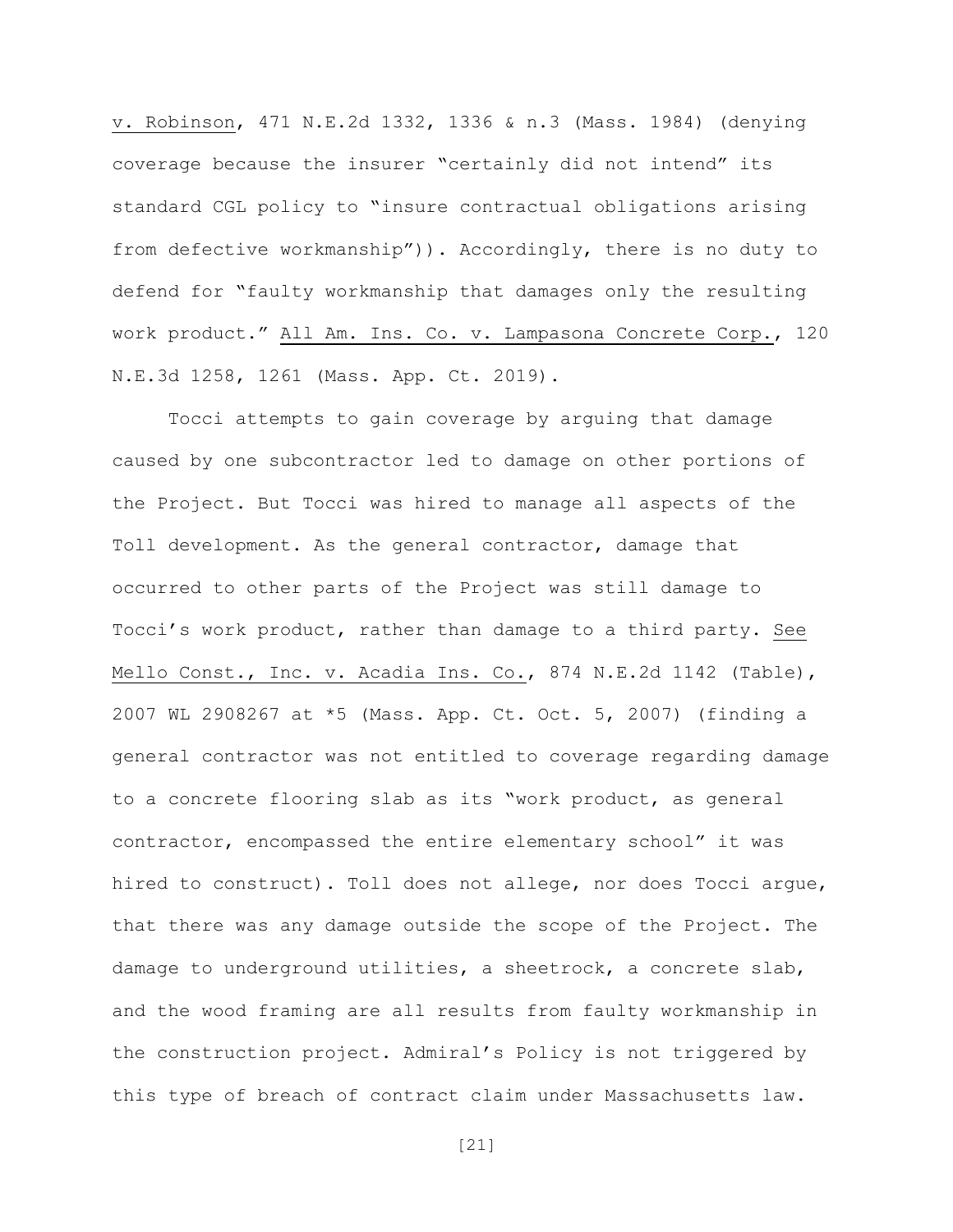Because the defects do not amount to property damage arising out of an occurrence within the meaning of the CGL policy, the Court holds that Tocci has not met its burden of showing that the allegations in Toll's action fit within the covered risks of the Admiral Policy. Admiral does not have a duty to defend Tocci in the Toll Action.

## III. Business Risk Exclusions

Admiral's "Damage to Property" exclusion contains two relevant exceptions: First, insurance does not apply to "[t]hat particular part of real property on which you or any contractors or subcontractors working directly or indirectly on your behalf are performing operations, if the 'property damage' arises out of those operations." Dkt. 15-5. Admiral also does not cover "[t]hat particular part of any property that must be restored, repaired or replaced because 'your work' was incorrectly performed on it." Id. "Your work" means "(1) Work or operations performed by you or on your behalf; and (2) Materials, parts or equipment furnished in connection with such work or operations." Id.

Given the Court's determination that the allegations do not trigger coverage under the Policy, the Court does not need to analyze whether the business risk exclusions would also bar coverage as an alternative holding. There is strong support for Admiral's position in the alternative that the business risk

[22]